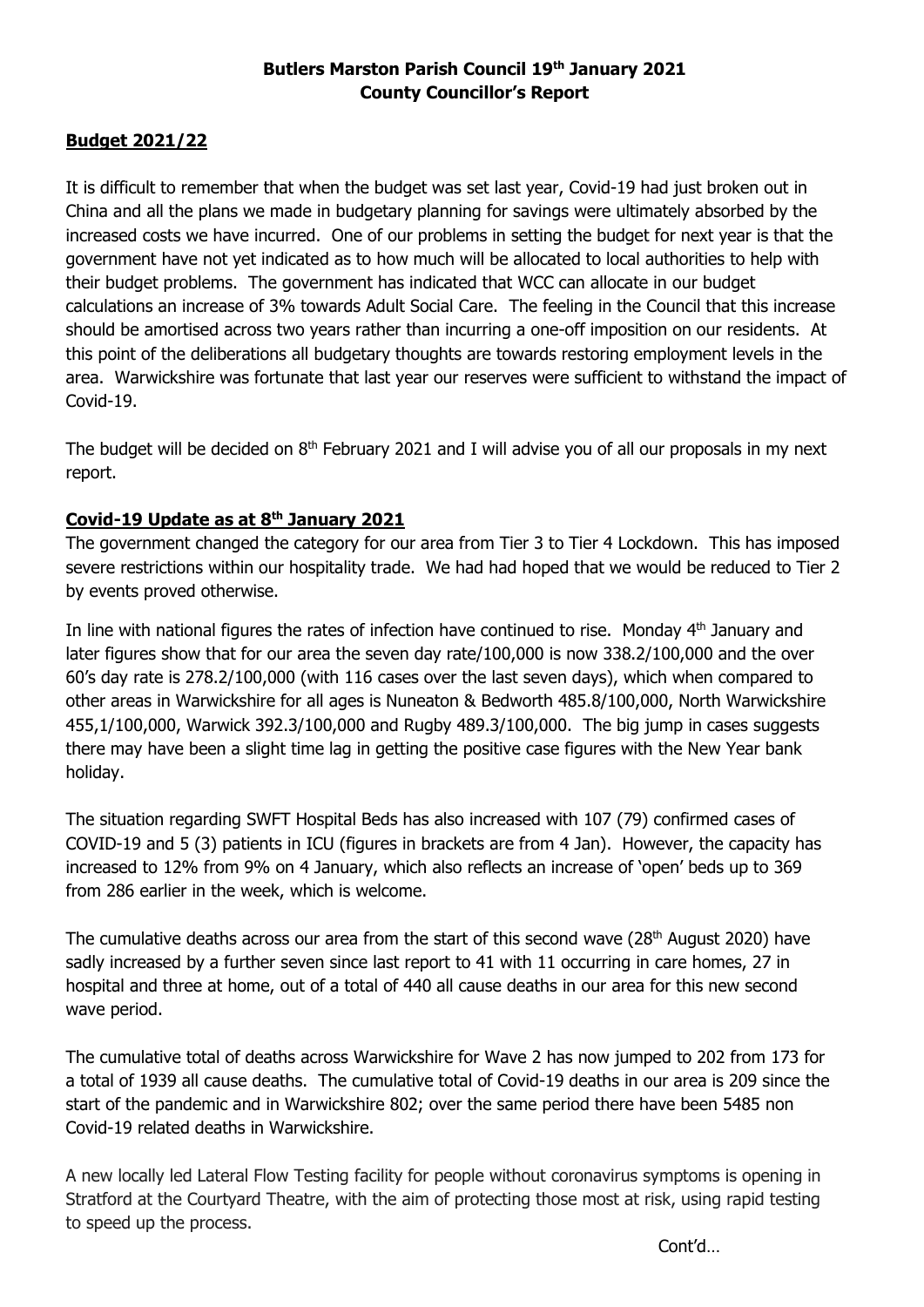The vaccine rollout has now started and is increasing in GP practices together with the Hospital sites; and WCC is involved with the setting up of a mass vaccination site which will be located in Stoneleigh in due course and will compliment another vaccination facility in Birmingham at Millennium Point. 24,000 vaccinations will have been delivered by the end of this week in Warwickshire and the county is doing 'quite well' at a local level than some other counties.

Essentially the three hospital hubs will be using the Pfizer vaccine and local GP's will be administering the OxfordAZ vaccine. Roving teams are carrying out vaccinations in care homes amongst staff and residents and it is anticipated to have all care homes in Warwickshire vaccinated by the end of the month, as this is a priority area.

The NHS has the capacity locally to deliver 47,000 vaccines per week and the plan is for all the over 50 and clinically vulnerable to be vaccinated by the end of March.

There are currently around 10,300 children still in school across the county representing those who are either vulnerable or children of key workers across Nursery, Primary and Secondary facilities and WCC is working with all schools on establishing Lateral Flow Testing for pupils.

I know none of us enjoy being classified as Tier 4 but the only way this pandemic can be controlled is for us all to follow the guidelines.

May I take this opportunity of wishing you all a successful New Year and that hopefully before too long we can look back at this period of time and reflect on how much we have learnt from the experience.

Unfortunately, as you know I am undergoing chemotherapy treatment at the moment and not enjoying the best of health. I will not be joining you at your meeting but should you have any queries or issues that I can help you with please do not hesitate to contact me by email and I will reply as soon as I am able.

# **Cllr Chris Williams Member for Kineton and Red Horse Division [chriswilliams@warwickshire.gov.uk](mailto:chriswilliams@warwickshire.gov.uk) 17.01.21.**

# **Butlers Marston Parish Council Meeting**

# **District Councillors Report**

# **January 19 th 2021**

# **Update on the payment of Business Rate Grants.**

SDC have made payments of £1,915,333.49 paid to 1182 businesses.

SDC are not asking any business who have already claimed under any of the schemes – Tier 3 Restrictions Open or Closed Schemes / Tier 4 Open or Closed Schemes / National Lockdown Scheme / Wet Led Pub Scheme or the Chancellors New Scheme to complete another form as we are going to use the details we already have.

However if a business who for whatever reason have not claimed yet at all then if they fill the form in our website we will cover all the periods / Tiers and amounts due.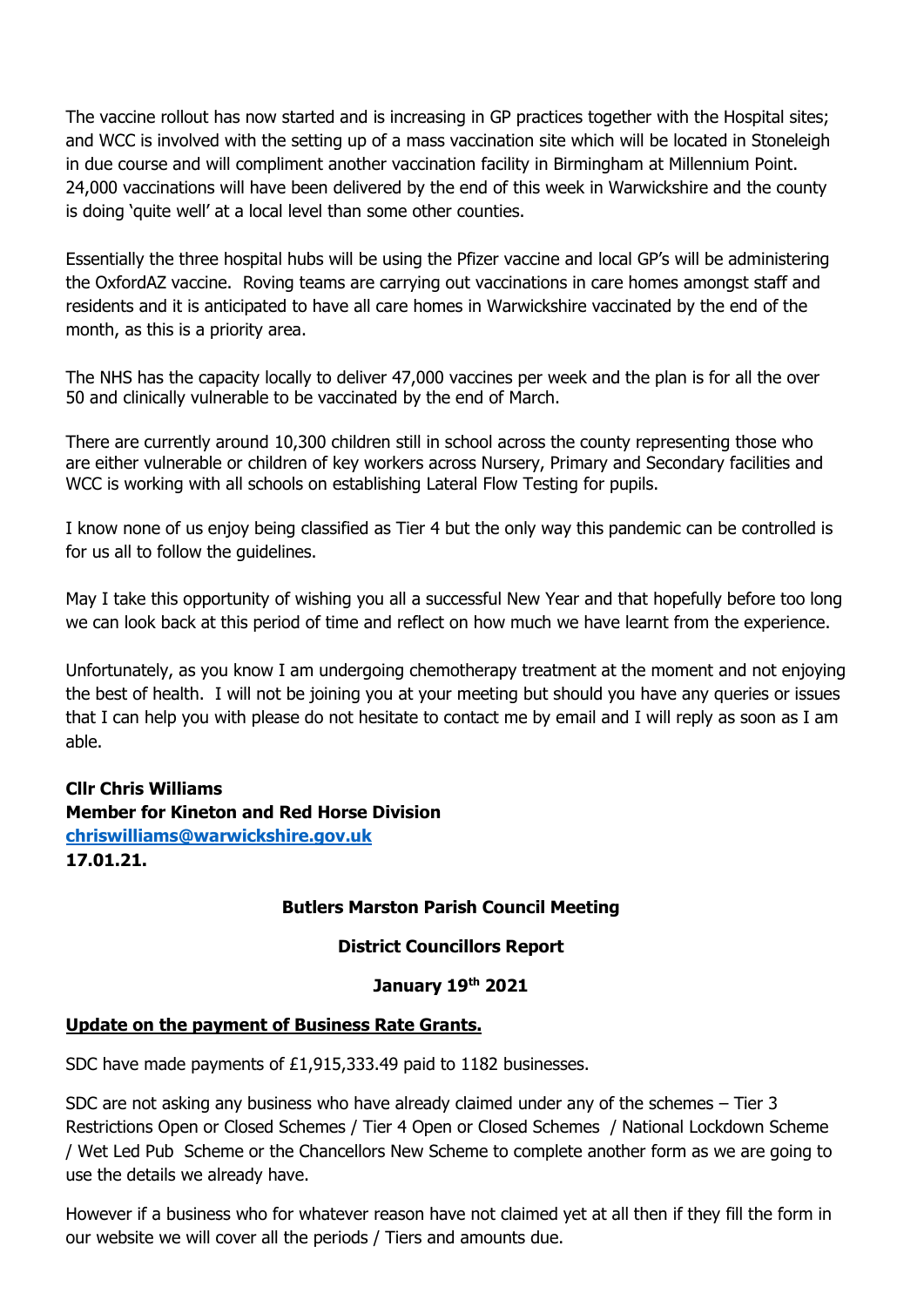SDC have plans in place to start paying the 6 weeks National Lockdown Scheme from 11 Jan 2021

SDC are adopting an approach of paying those businesses who have had no grants first and then stepping back in to provide subsequent payments for various schemes.

# **Garden Green Waste Charge**

# **Garden waste subscription service opens – residents encouraged to take advantage of early bird offer**

Stratford-on-Avon District Council's 'Clip and Collect', garden waste subscription service opened on Monday 11 January 2021.

### **For garden-loving residents who are interested in signing up to the scheme, there is an early bird offer of £35 for each green bin for a 12 month subscription starting on 1 April 2021.**

The annual charge is £40 for each green bin, but if residents sign up between 11 January and 28 February 2021, they can take advantage of this early bird offer.

"It will give you peace of mind that you will still have your garden waste collected for 12 months and at the same time save you money be signing up early for a weekly fee of 67p. "It's an entirely optional service and this is not a compulsory charge, but from April our garden waste collection will only be available to residents that register and subscribe. If you do not have a garden or do not want to pay for the collections you do not need to do anything.

"The collection of garden waste is a discretionary service – i.e. one that we do not have to provide. Given our budget pressures last year and this year we had a choice to charge for the service or possibly stop it completely. We felt it would be fairer for residents to have a choice to pay for a service or not, rather than not having a service at all."

To subscribe and find out more about this service, please visit: [www.stratford.gov.uk/gardenwaste](http://www.stratford.gov.uk/gardenwaste)

The current cost of providing the service free for all 61,386 properties in the district is £1,152,525 a year.

The introduction of a charge is part of a package of measures to offset a cut in funding from central Government.

Householders who pay to have their garden waste taken away will be issued with a non-transferable permit to attach to their green bin.

Householders who choose not to take part in the scheme have the choice of home composting or taking their garden waste to a Household Waste Recycling Centre.

Warwickshire County Council offer discounted home composting bins on their website: [Composting](https://www.warwickshire.gov.uk/composting) – [Warwickshire County Council](https://www.warwickshire.gov.uk/composting)

Food waste will still be collected on recycling collection weeks, even if you don't subscribe to the garden waste service using a food waste caddy. Free food waste caddies are available on request by calling 01789 260628 or emailing: [streetscene@stratford-dc.gov.uk](mailto:streetscene@stratford-dc.gov.uk) . Other Councils already charge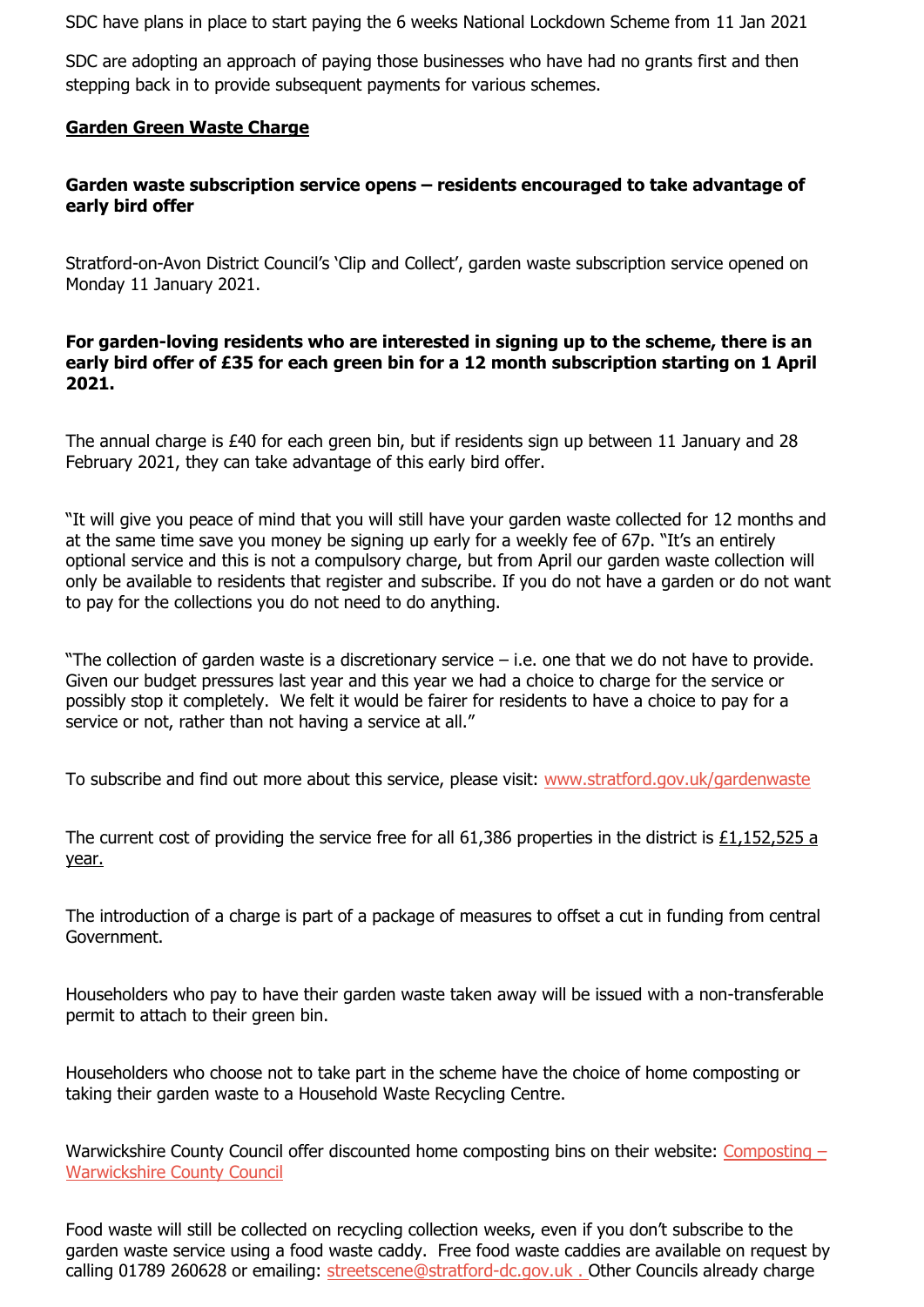for this service. For example, Rugby Borough Council, Nuneaton Borough Council and Redditch Borough Council already charge £40.00 per year and Whychavon District Council charge £53.00 per year.

Further afield, the Isle of Wight charge £60.00 while Harlow charge £96.00 per year for the green waste collection

Stratford District Council is asking residents to pay more, not because it likes doing so but to protect services it currently provides and because it believes this is the responsible course of action to take in the long term interests of the District. The Council from time to time has to make difficult decisions but if we do not act now we could jeopardise our essential services.

Unfortunately, under Governmental rules, we are not allowed to increase the Council Tax for this service.

Stratford District Council only keeps a fraction of the Council tax it collects. This is where it goes:

Parish Councils 3.4% Police and Crime Commissioner 11.5% Warwickshire County Council 77.3% Stratford District Council 7.8%

# **"SDC are not allowed by law to make a profit out of Green Waste Charge".**

# **Frontline Workers should get a regular Covid Test thoughout Lockdown**

Public Health Warwickshire is urging residents, especially those working on the frontline and within our communities, to use the community testing service.

There are now six test centres located across Warwickshire in Bedworth, Nuneaton, Rugby, Leamington and Water Orton and the Leisure Centre Stratford.

Please note, only people without Covid-19 symptoms should book a test. Anyone with symptoms of Covid-19, that is a high temperature, a new continuous cough or a change to their sense of taste or smell – must self-isolate and book a test via <https://www.gov.uk/get-coronavirus-test> or by calling 119 as usual.

If you are working in one of the following groups and do not currently have access to testing, we would encourage you to visit any one of our test centres on a weekly basis:

#### **Health or social care. Education or childcare. Essential shops, supermarkets or financial services. Food production or processing. Warehousing, packing or distribution. Transportation.**

#### **Essential public sector services including waste, bin collections, security etc. Construction, utilities or communications Agency workers.**

Tests for those without symptoms of Covid-19 are available for booking between 8.15am and 8pm, Monday to Friday and 10.15am to 4pm on Saturday and Sunday. The service uses the fast turnaround lateral flow test kits, which can deliver results in around an hour**.**Tests can be booked here: <https://www.warwickshire.gov.uk/covidcommunitytesting>

For more information or for details on the steps you need to take before attending your test, please visit <https://www.warwickshire.gov.uk/covidcommunitytesting>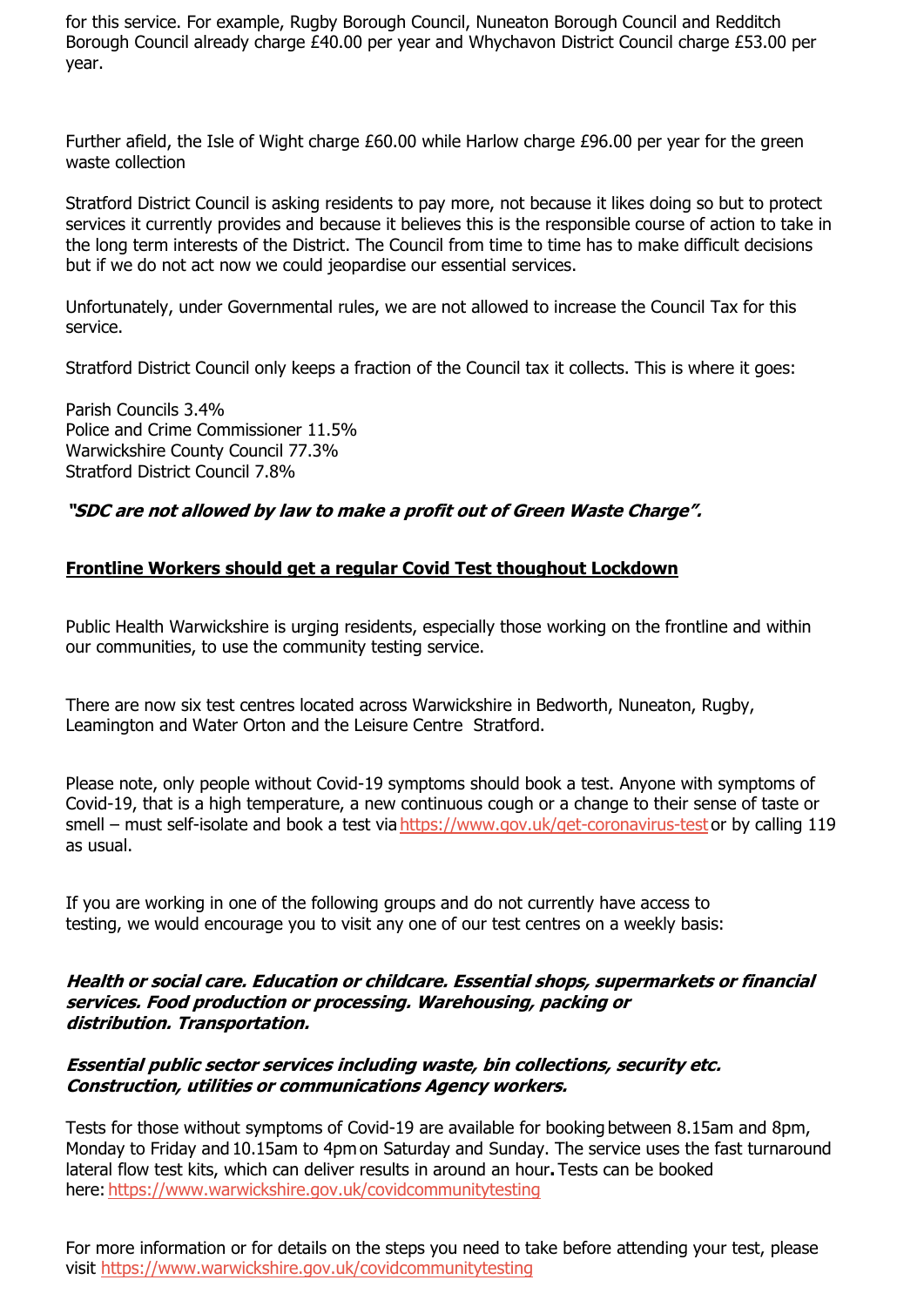#### **Concern on Polling Stations for Elections**

One of the main areas of concern has been the consideration of some of the smaller venues in our more rural areas which will be incredibly difficult to ensure that they are COVID secure. We have referred back to previous reviews undertaken by our Polling Station Inspectors and have also written to all venues, asking for up to date layout plans and their current COVID-19 secure arrangements (by way of a questionnaire). We have taken into account access and egress of these venues and whether there will be enough space to maintain social distancing, we cannot put people at risk.

Please note, this is only a temporary move we are suggesting, for the May 2021 elections only.

All electors who will be affected by these changes will be written to and informed of the change. We would also take the opportunity to offer them a postal vote or proxy vote for this /all future elections and, we will be identifying any change of Polling Station on their poll cards and would communicate this through a press release and social media outlets.

Could I therefore, please ask you whether you know of any reasons why these proposals should not be supported? If you have any concerns on the logistics of these proposed changes, please contact either Caroline Nash or Graham Raspin from the Election Services Department on 01789 260236 who will be able to address these with you.

Please could you forward any **comments by 21 January 5pm** that you may have, so that they can be incorporated within the report to be considered at the Audit and Standards Committee in February.

Once again, please be assured these are temporary measures only and for all future elections we will revert back to the original locations, as long as they remain suitable. These changes will allow us to manage expectations and provide reassurance that electors will be able to participate safely in the May elections.

# **Information from Izzy Seccombe WCC**

# **Addressing digital exclusion among school learners**

I know that a number of you are concerned about support for schools and learners during the lockdown where they lack the right equipment and/or connectivity to support remote learning.

I wanted to let you know that officers are working hard to support learners and schools with laptop and internet access, and to help schools handle Covid risks, while we await expansion of the national device scheme.

We are in close contact with schools about demand for laptops and connectivity, and are also awaiting guidance on the next distribution of laptops from the national scheme.

In the meantime, to support our ambitions around education, digital exclusion and outbreak management I can inform you that today we will be placing an order for a substantial number (1,000) of additional devices for an initial distribution to schools and young carers and a smaller number of mi-fi dongles with unlimited data that will last until the end of the school year in July. When we have completed the demand assessment exercise with our schools, and understand more about the timescales for the national scheme, we will place any further orders we require to fill gaps, whether for devices or dongles.